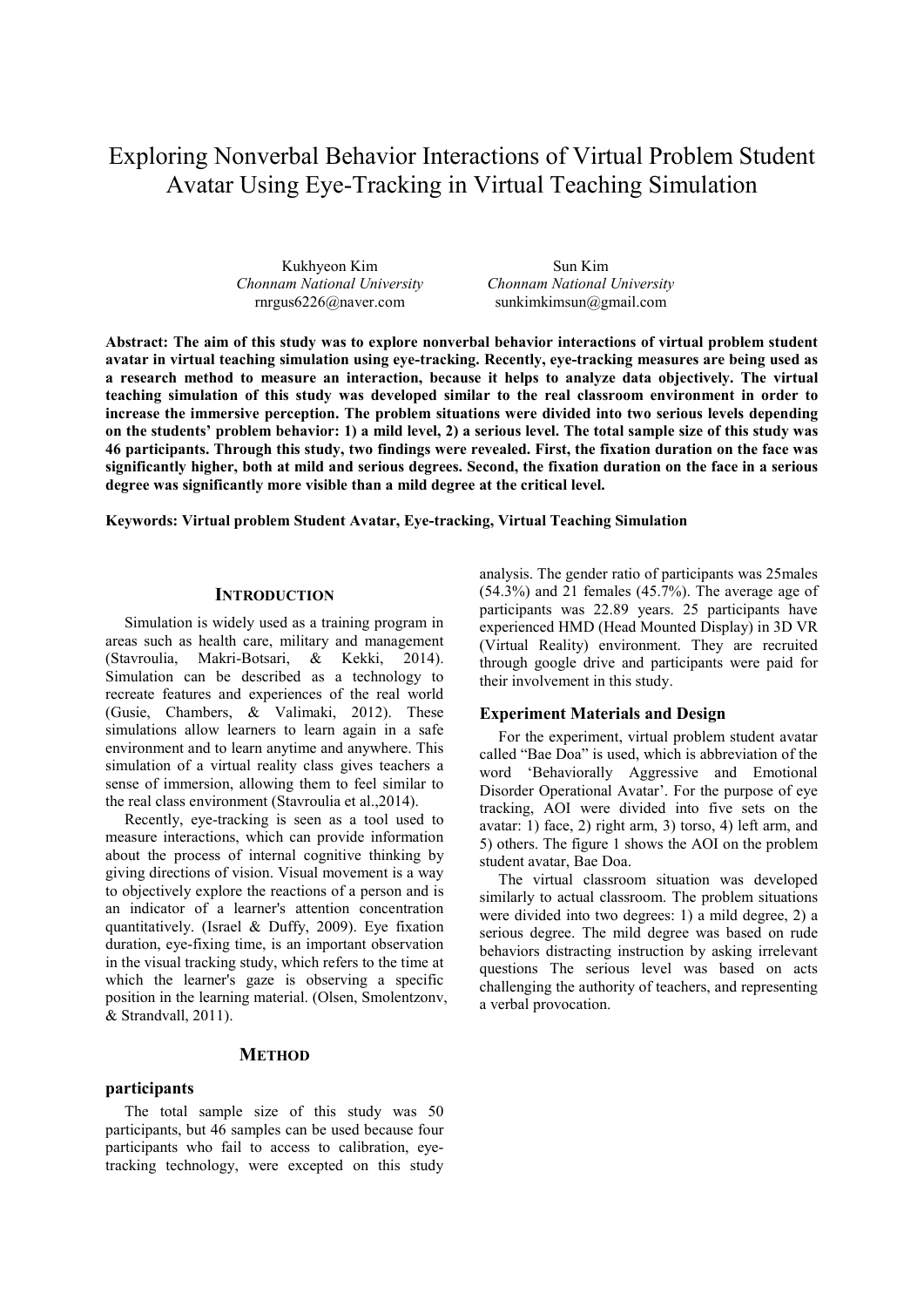

Figure 1. AOI on 'Bae Doa'

#### **Experiment setting and Procedure**

This study was conducted in an experiment lab. Before starting the experiment, the participants signed a consent form and filled out a background survey. A moderator explained the experiment and trained the participants to practice conversation with the problem student avatar, as a Korean history teacher. They were required to persuade the problem avatar to concentrate on the lesson.

After experiment preparation, the moderator sat beside the participant and, according to the participant's responds, controlled the problem student's rude behavior or dialogue depending upon the degree of problem by pressing the keys that were recorded. Figure 2 presents the scene of experiment.



Figure 2. Scene of the experiment with a participant

While the conversation continued, FOVE recorded fixation duration on AOI. Figure 3 shows calibration process. The order of two degree conversations were implemented alternately. Twenty-three participants initially went from a mild degree to a serious degree and the other twenty-three ones were in the opposite order. The experiment took about 20 minutes.



Figure 3. Calibration process

## **Data collection and anlaysis**

For the data analysis, repeated measure ANOVA is used and compare fixation duration with two levels.

SPSS 23 was used for analysis of experimental data and the significance level was set to .05.

#### **RESULTS AND DISCUSSION**

Through this study, two findings were revealed. First, the fixation duration on the face was significantly higher, both at mild and serious degrees. Second, the fixation duration on the face in a serious degree was more significant than a mild degree at the critical level. The figure 4, 5 shows the graphic comparing fixation duration on two degrees. This result indicated facial expression might be the most important factor developing avatars in virtual reality.

This study has several limitations. First, the avatar's narration is limited 23 ones, which might not help the participants interact actively with the avatar. Second, only one avatar, Bae Doa, is in the classroom.



Figure 4. Average Fixation Duration on AOI



Figure 5. Average Fixation Duration on Degree of Problem Behavior

## **REFERENCES**

- Guise, V., Chambers, M., Valimaki,M.(2012). What can virtual patient simulation offer mental health nursing education?. *Journal of psychiatric and mental health nursing, 19(5)*, 410-418.
- Israel, S. E., & Duffy, G.G. (2009). *Handbook of research on reading comprehension*. New York: Routledge.
- Lee, Yongjin, L., & Jeeheon, R. (2017). Exploratory Study of Eye-Tracking Data on Students'